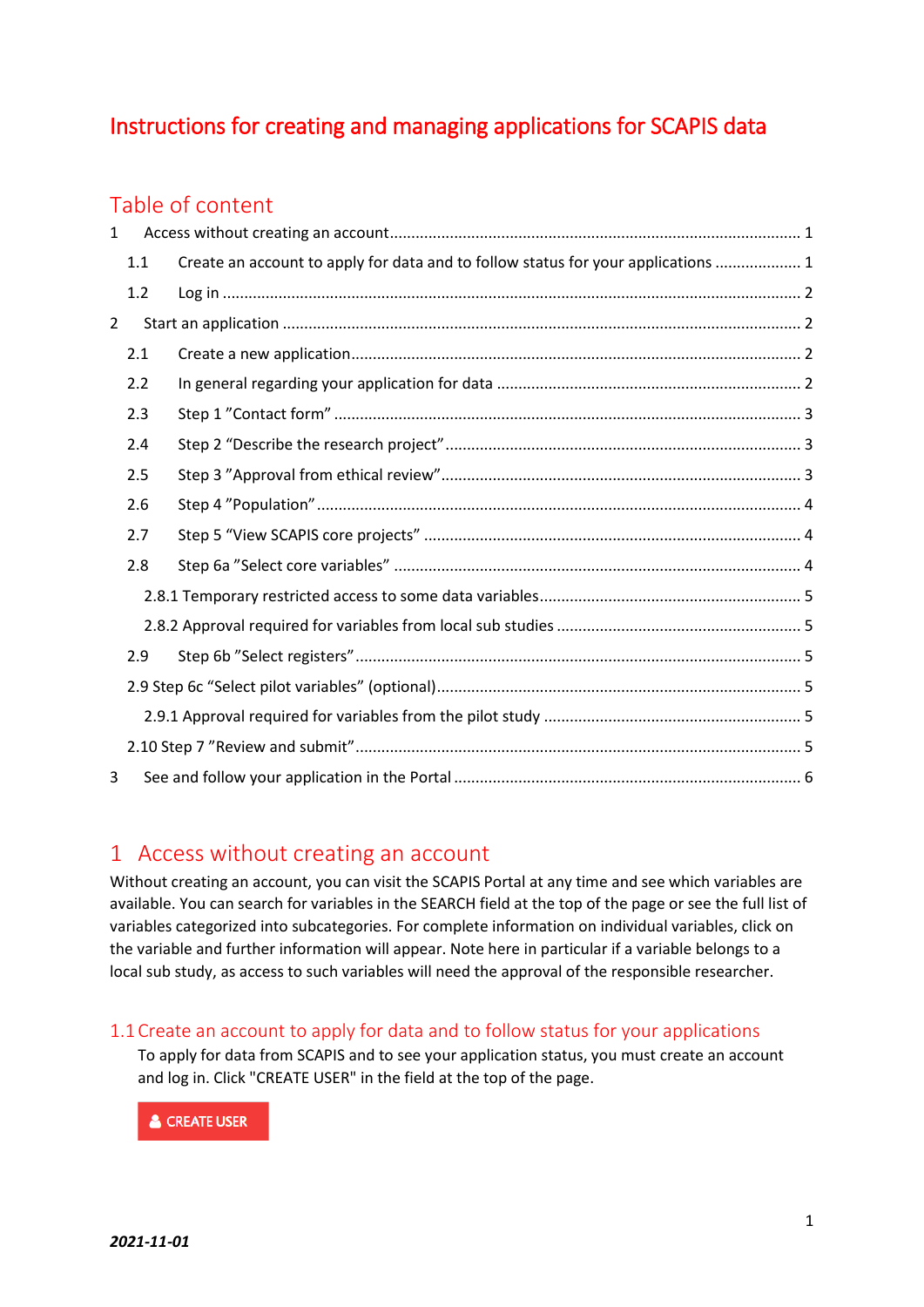Register with your name and email address, create a password and accept terms of use and privacy policy.

Please note that in the event of an application to SCAPIS, the email address will be validated as belonging to a domain that is a potential research authority such as a university or a regional health care authority. Attempts to register an account with domains such as gmail or hotmail will be denied.

## <span id="page-1-0"></span>1.2 Log in

After creating an account, log on to the SCAPIS Portal via "LOGIN" in the field at the top of the page. To log in, enter your email address and password.



## <span id="page-1-1"></span>2 Start an application

In logged in mode, start creating an application by clicking on "APPLICATIONS" in the field at the top of the page.

E APPLICATIONS

### <span id="page-1-2"></span>2.1Create a new application

You can create a new application by clicking on "Add new". In next step you enter the title of the project application.

## <span id="page-1-3"></span>2.2 In general regarding your application for data

#### The steps of the application

The application consists of seven steps. The seven steps are visualized at the top of the application page in a process overview that is exemplified below. Please note that step 6c is only displayed in cases where the SCAPIS pilot population has been selected in step 4.

| 4               | $\mathcal{L}$<br>∠                     | 3                                     | $\overline{4}$ | 局<br>ر                                    | 6a                          | 6b                  | 6c                           |                         |
|-----------------|----------------------------------------|---------------------------------------|----------------|-------------------------------------------|-----------------------------|---------------------|------------------------------|-------------------------|
| Contact<br>Form | Describe<br>the<br>research<br>project | Approval<br>from<br>ethical<br>review | Population     | View<br><b>SCAPIS</b><br>core<br>projects | Select<br>core<br>variables | Select<br>registers | Select<br>pilot<br>variables | Review<br>and<br>submit |

You can fill in the form in any order you like although we recommend the given order. You can easily click between the different steps by clicking on the number in the process overview or by progressing sequentially via "Next" and "Back" at the bottom of each page. If you have not already reviewed the variables relevant to your project, it is recommended to go to step 6 and review the variables. This is to see the variables that are currently available and whether any of the variables you are interested in belongs to a local sub study.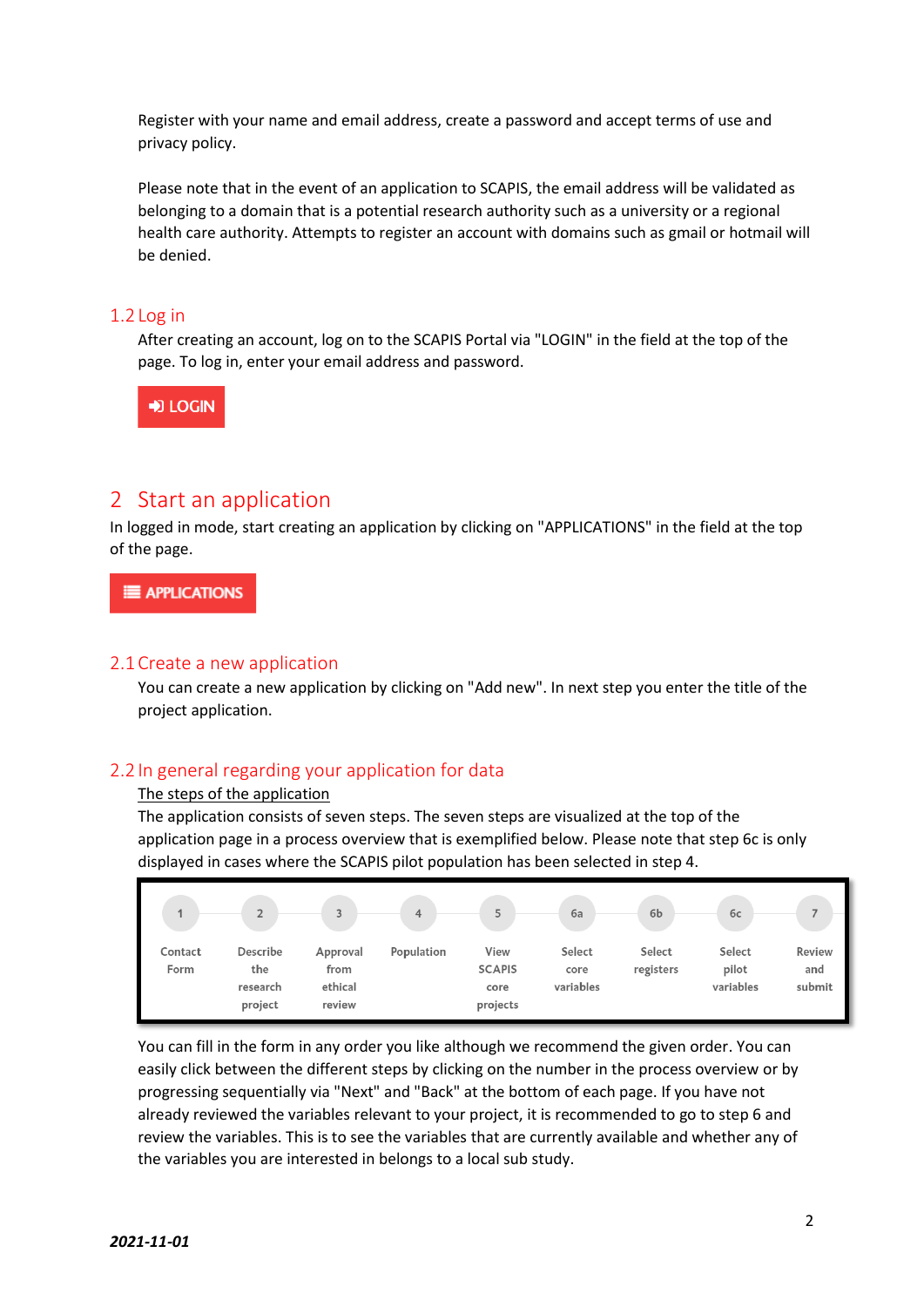#### Language

The application can be written in Swedish or English. However, the title must be in English and in step 2 where the project is described, the "Project summary" must be in English. The project title and summary will be posted on scapis.org upon application approval. The "Popular science summary" on the other hand should be written in Swedish if possible, and this will be published on scapis.se upon application approval.

#### Clarification of information requested in each step

In each step in the application form there is information or answers that are mandatory, marked with an \*. When all mandatory information has been filled in for each step, the symbol for the step in the process overview turns green. Only when all steps are green is it possible to submit the application in step 7. For each field in the application form requiring information or an answer, there is more detailed information about what information is to be provided. Read the information carefully.

The following sections clarify certain parts of each section in the application form:

## 2.3 Step 1 "Contact form"

<span id="page-2-0"></span>The Principal Investigator (PI) for the applying project must be a PhD and must be included in the approval from the Swedish Ethical Review Board. If the person writing the application is not the person responsible for the research, the applicant must answer the question "Is the applicant the principal investigator?" Answer "No" where upon fields to fill in information about the applicant appear.

We ask for personal identity number for the applying project's PI as it will be required for the data delivery process if your application is approved.

Under the section "Invoicing", billing information must be entered. All submitted applications are invoiced a fee due to initiating the application process. If the application is granted data, a cost will be added for this. Current prices are specified at [www.scapis.org.](http://www.scapis.org/) We ask you to check if your organization wants electronic invoice. Please note that it is important that you enter an invoice reference and that you make sure to enter the reference in the format required by your organization.

## 2.4 Step 2 "Describe the research project"

<span id="page-2-1"></span>Note the language requirements in section 2.2.

At the end of this page, if the applicant project is linked to a local sub-study within SCAPIS, choose "YES" and then select which local sub-study in the drop-down list. If the sub-study you are looking for is not in the list, contact the SCAPIS office at [scapis@scapis.org.](mailto:scapis@scapis.org) Below the dropdown list, please briefly describe the connection between your project and the local sub study.

## <span id="page-2-2"></span>2.5 Step 3 "Approval from ethical review"

To process your application, the ethics application and its approval must be attached to the application. Observe the requirements for the ethics application for your application to be able to be approved:

the approval must clearly refer to the project applying for data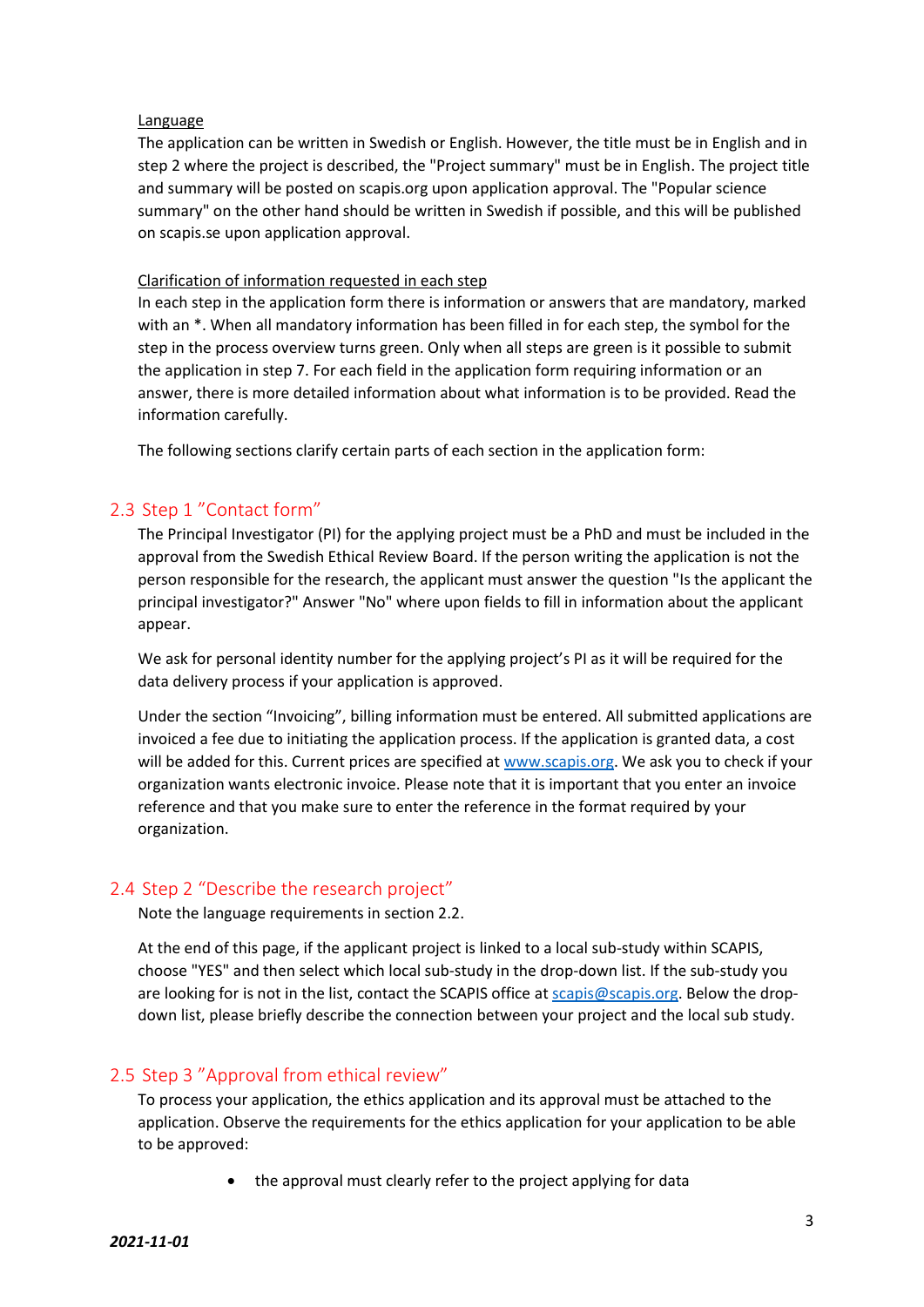- the population described in the ethics application must match the population in the application
- the project's Principal Investigator must be involved in the ethics application
- the organization responsible for the project ("forskningshuvudman") applying for data from SCAPIS must be specified in the ethical application

Please note that **to access register data** (selected in step 6 b), **specific and mandatory requirements apply regarding the ethics application**. All information you need to write in the ethical application is available at [www.scapis.org.](http://www.scapis.org/) Also note that in addition to specific wordings in the ethics application, it is **also required that specified information has been attached to the ethical application regarding which register data that is intended to be retrieved from SCAPIS.**  Specified information about register data to attach your ethical application is provided by the SCAPIS office, contac[t scapis@scapis.org](mailto:scapis@scapis.org) if you need this information.

## 2.6 Step 4 "Population"

<span id="page-3-0"></span>Choose whether your population selection applies to the core study and / or the pilot study. If you choose the core study, you must specify whether it applies to the entire core cohort or certain sites. Since SCAPIS requires that your project offers collaboration for at least one researcher from each site from whom variables are selected from, you will be asked to fill in the name for one researcher from each site you ask for variables from.

All data distributed from SCAPIS is pseudonymized where each SCAPIS study participant is represented by an ID that is unique for each specific dataset delivered from SCAPIS. If you for any reason need a specific type of ID in your dataset, you must clarify this under "Data ID".

## 2.7 Step 5 "View SCAPIS core projects"

<span id="page-3-1"></span>As an applicant, you are responsible for carefully reviewing titles for core publications within SCAPIS. If the project scope covers a topic that interferes with an ongoing SCAPIS core publication, the application will not be approved. If the core publication title does not provide sufficient information to evaluate this overlap, there is a link to a PDF where all Topic Research Forms (TRF:s) for all ongoing SCAPIS core publications can be found. When you have reviewed the core publications, you state either "I believe, to the best of my abilities, that my research question does not interfere" or "I am not sure if my research question interferes with, or is the same as, one or" and then mark in the list which title or titles you are unsure about.

### 2.8 Step 6a "Select core variables"

<span id="page-3-2"></span>In this step, you select the variables that you are interested in from the SCAPIS core study and/or some local sub studies associated with SCAPIS core study. Remember that requested data must be relevant to the project based on the description in the ethics application.

To view data from local sub studies, you need to select from which sites you want see local sub studies that currently have variables to choose among. If you do not select a site here only core variables will be shown. Note that you only can ask for sub study data that corresponds to the population selected in step 4. Regarding local sub study data, see also section 2.8.2.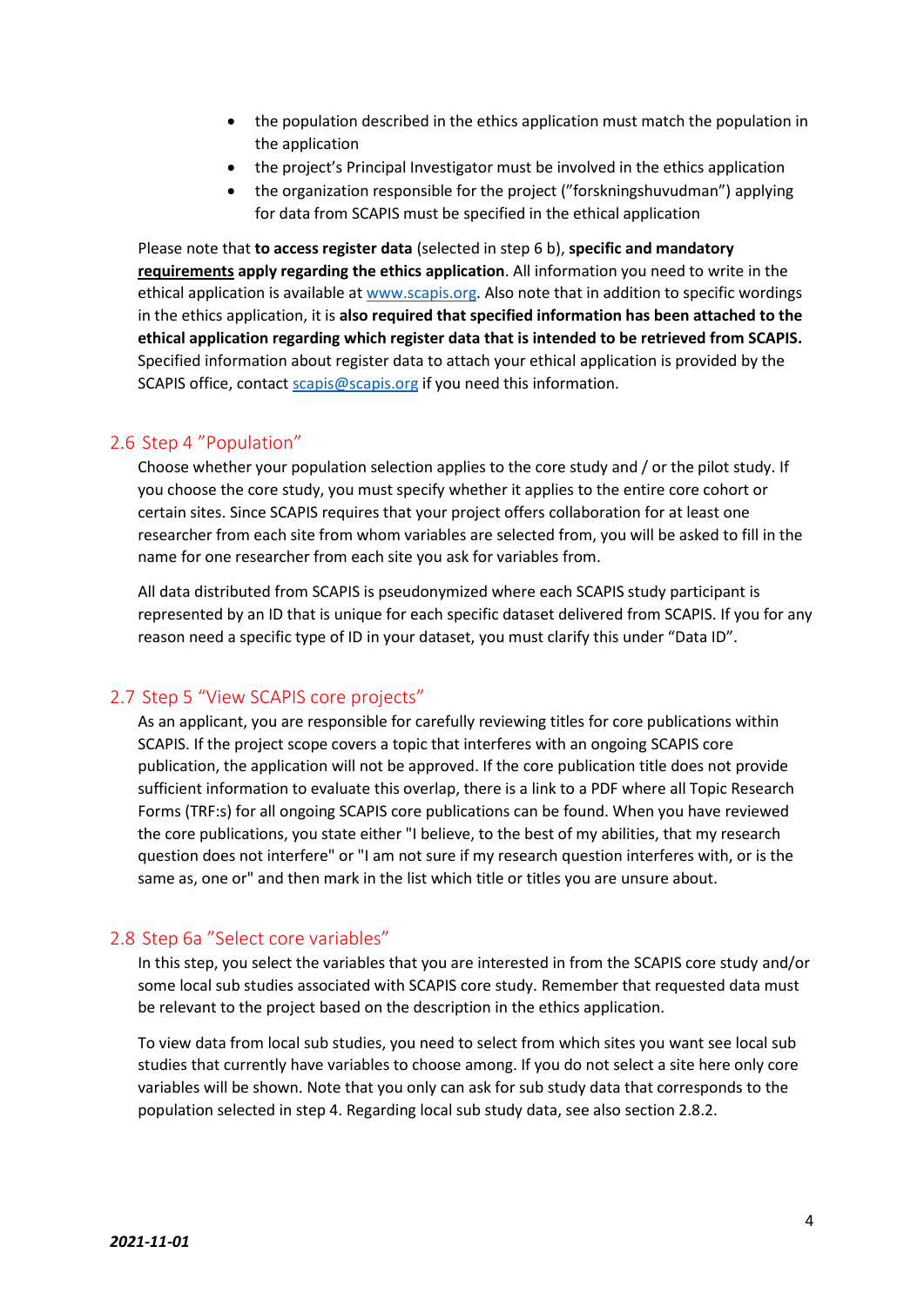#### <span id="page-4-0"></span>2.8.1 Temporary restricted access to some data variables

Every now and then new data is added to the SCAPIS database, it may be relevant that certain data is restricted for a limited period. If there currently is data with temporary restricted access, you will find it in own subdomains named "restricted access". For updated information, see [www.scapis.org.](http://www.scapis.org/)

#### <span id="page-4-1"></span>2.8.2 Approval required for variables from local sub studies

If you choose variables from one or more local sub studies, you will need an approval from the responsible researcher. This will be handled by an email that will be sent to the respective responsible researcher when the application is submitted. The researcher responsible for the sub study is given information about which variables are requested, project title, project summary, Principal Investigator and the PI's email. The researcher responsible for the sub study variables will confirm to the SCAPIS office that data sharing is accepted, or the researcher will contact your project's Principal Investigator directly by email to make an agreement about certain conditions. The agreement is then reported to the SCAPIS office. If the local sub study does not accept that variables are to be shared for your project at all, the SCAPIS office will contact you when processing the application.

### <span id="page-4-2"></span>2.9 Step 6b "Select registers"

Data from some relevant population-based registers are currently included in SCAPIS' database. The register data are in crude format and do not include any derived data.

If register data is not relevant to your application, just click "I don't need any register data for this application" and proceed to the next step.

Please note that in order **to grant register data from SCAPIS, it must be clearly stated with specific wordings in your ethical application/approvement** that you will use data from the register in question. Also note that applying for register data from SCAPIS is associated with a separate additional cost per register. See also section 2.5 in this instruction and information in detail at [www.scapis.org.](http://www.scapis.org/)

#### <span id="page-4-3"></span>2.9 Step 6c "Select pilot variables" (optional)

<span id="page-4-4"></span>If you have selected data from SCAPIS' pilot study or data from both core and pilot in step 4, variables from SCAPIS' pilot will appear in a specific step, step 6c.

#### 2.9.1 Approval required for variables from the pilot study

If you choose data from the pilot study the same procedure will take place as for the local sub study data, see section 2.8.2. Responsible for pilot data is SCAPIS Gothenborg's site Principal Investigator.

#### <span id="page-4-5"></span>2.10 Step 7 "Review and submit"

In this step, you can review your application before submitting it by clicking on "Submit". After an application has been submitted, information in the application is locked for editing. Note that if you have chosen variables from a local sub study and / or from the SCAPIS pilot, you will see under "Embargo emails" which emails will go to the relevant responsible researchers for approval.